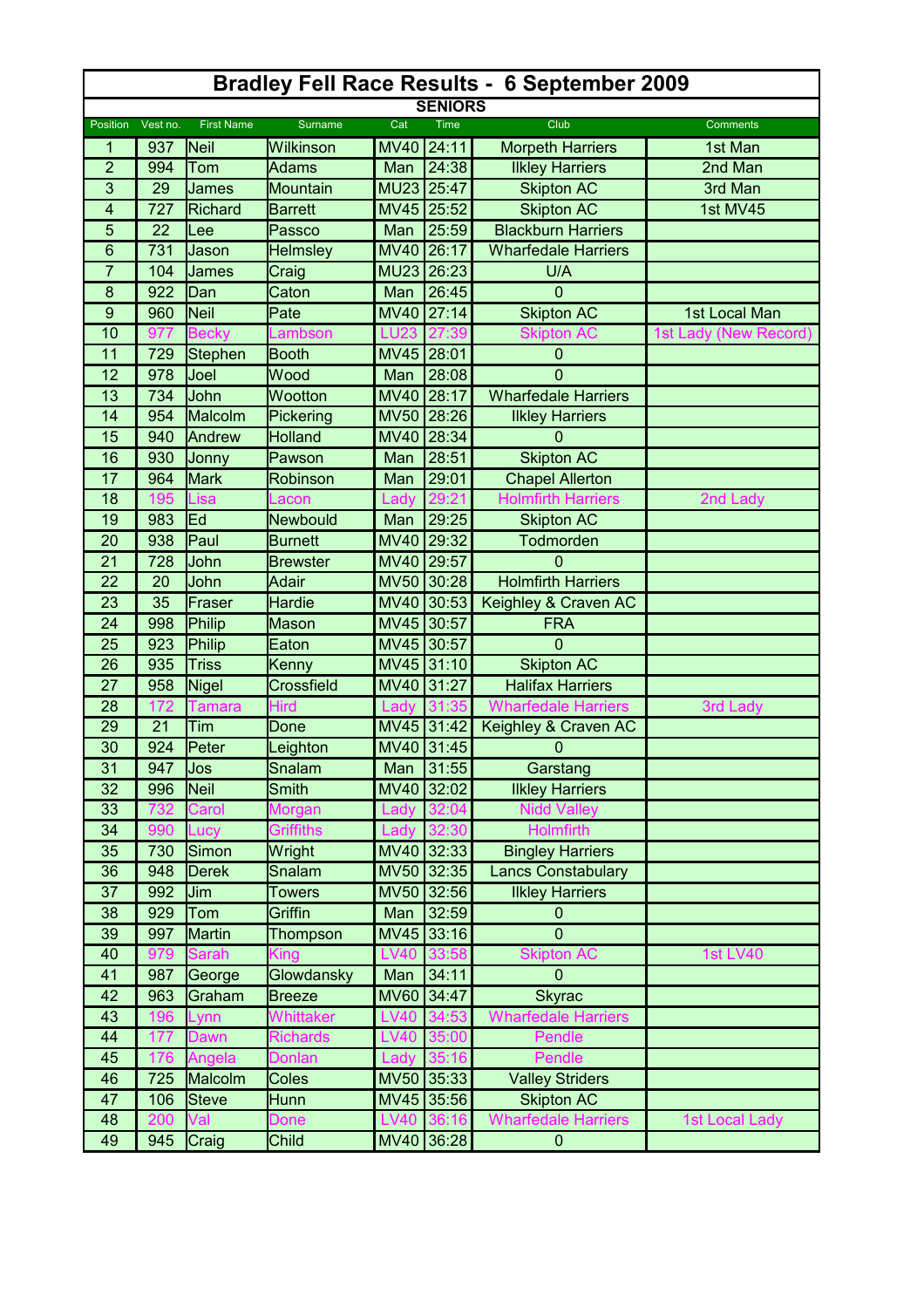| <b>Bradley Fell Race Results</b><br>6 September 2009 |     |                |                 |             |            |                            |  |  |
|------------------------------------------------------|-----|----------------|-----------------|-------------|------------|----------------------------|--|--|
| 50                                                   | 988 | Eric           | Morley          |             | MV50 36:33 | <b>Ilkley Harriers</b>     |  |  |
| 51                                                   | 982 | Mick           | Banks           | MV50 37:01  |            | <b>Calder Valley</b>       |  |  |
| 52                                                   | 989 | <b>Sue</b>     | <b>Morley</b>   | LV40        | 137:04     | <b>Ilkley Harriers</b>     |  |  |
| 53                                                   | 995 | <b>Bob</b>     | Payne           | Man         | 38:03      | <b>Ilkley Harriers</b>     |  |  |
| 54                                                   | 991 | <b>Alison</b>  | <b>Fryers</b>   | Lady        | 38:12      |                            |  |  |
| 55                                                   | 974 | <b>Camille</b> | <b>Askins</b>   | LV40        | 38:14      | Keighley & Craven          |  |  |
| 56                                                   | 197 | <b>Sue</b>     | <b>Narey</b>    | <b>LV40</b> | 38:38      | <b>Bingley Harriers</b>    |  |  |
| 57                                                   | 933 | Richard        | <b>Handford</b> | MV50 41:11  |            | Keighley & Craven          |  |  |
| 58                                                   | 15  | Brian          | <b>Hugill</b>   |             | MV40 42:58 | <b>Wharfedale Harriers</b> |  |  |
| 59                                                   | 944 | Liz.           | <b>Boothman</b> | <b>LV40</b> | 44:15      | <b>Baildon</b>             |  |  |
| 60                                                   | 993 | Lynn           | Eden            | <b>LV40</b> | 46:47      | <b>Ilkley Harriers</b>     |  |  |
| 61                                                   | 733 | <b>Trevor</b>  | Metcalfe        | <b>MV50</b> | dnf        | <b>Wharfedale Harriers</b> |  |  |
| 62                                                   | 724 | <b>Helen</b>   | <b>Shaw</b>     | <b>LV40</b> | dnf        |                            |  |  |

| <b>UNDER 17</b> |          |                   |                  |            |             |                            |                   |  |  |
|-----------------|----------|-------------------|------------------|------------|-------------|----------------------------|-------------------|--|--|
| Position        | Vest no. | <b>First Name</b> | <b>Surname</b>   | Cat        | <b>Time</b> | Club                       | <b>Comments</b>   |  |  |
| 1               | 726      | <b>Billy</b>      | Pinder           | Boy        | 21:20       | <b>Skipton AC</b>          | 1st Boy           |  |  |
| 2               | 71       | Jonathan          | Bradshaw         | Boy        | 22:09       | <b>Wharfedale Harriers</b> | 2nd Boy           |  |  |
| 3               | 74       | Robbie            | <b>Swift</b>     | Boy        | 24:06       | <b>Skipton AC</b>          | 3rd Boy/1st Local |  |  |
| $\overline{4}$  | 78       | Sam               | <b>Richards</b>  | Boy        | 25:38       | Pendle                     |                   |  |  |
| 5               | 956      | lJoe.             | Crossfield       | <b>Boy</b> | 26:34       | <b>Halifax</b>             |                   |  |  |
| 6               | 909      | lSam              | Hambridge        | Boy        | 28:45       | <b>Nuneaton</b>            |                   |  |  |
| 7               | 57       | Pippa             | <b>Barrett</b>   | Girl       | 29:12       | Keighley & Craven AC       | 1st Girl          |  |  |
| 8               | 65       | <b>Erika</b>      | Carter           | Girl       | 29:57       | Keighley & Craven AC       | 2nd Girl          |  |  |
| 9               | 63       | Scott             | <b>Baistow</b>   | Boy        | 30:23       | <b>Wharfedale Harriers</b> |                   |  |  |
| 10              | 921      | <b>Nicole</b>     | <b>Narey</b>     | Girl       | 30:46       | <b>Wharfedale Harriers</b> | 3rd Girl          |  |  |
| 11              | 58       | <b>Rosie</b>      | <b>Hellawell</b> | Girl       | 31:31       | Keighley & Craven AC       |                   |  |  |
| 12              | 70       | David             | Wilson           | Boy        | 34:47       | Pendle                     |                   |  |  |

| <b>UNDER 14</b> |                |                   |                   |      |             |                            |                    |  |  |
|-----------------|----------------|-------------------|-------------------|------|-------------|----------------------------|--------------------|--|--|
| Position        | Vest no.       | <b>First Name</b> | Surname           | Cat  | <b>Time</b> | Club                       | <b>Comments</b>    |  |  |
|                 | 8              | James             | Hall              | Boy  | 10:36       | <b>Wharfedale Harriers</b> | 1st Boy            |  |  |
| $\overline{2}$  | $\overline{2}$ | Will              | Smith             | Boy  | 11:28       | <b>Wharfedale Harriers</b> | 2nd Boy            |  |  |
| 3               | 12             | Declan            | <b>Bulmer</b>     | Boy  | 11:36       | Pendle                     | 3rd Boy            |  |  |
| $\overline{4}$  | 906            | John              | Lockwood          | Boy  | 11:45       | <b>Wharfedale Harriers</b> |                    |  |  |
| 5               | 4              | Phil              | Done              | Boy  | 11:51       | Keighley & Craven AC       | 1st Local Boy      |  |  |
| 6               | 916            | Oliver            | Keating           | Boy  | 12:11       | Keighley & Craven          |                    |  |  |
| 7               | 936            | <b>Max</b>        | <b>Hamer</b>      | Boy  | 12:13       | <b>Skipton</b>             |                    |  |  |
| 8               | 907            | <b>Marcus</b>     | Swift             | Boy  | 14:21       | Keighley & Craven          |                    |  |  |
| 9               | 19             | <b>Sally</b>      | <b>Handford</b>   | Girl | 14:56       | Keighley & Craven AC       | 1st Girl           |  |  |
| 10              | 917            | Jennv             | <b>Hutchinson</b> | Girl | 15:09       | Keighley & Craven          | 2nd Girl/1st Local |  |  |
| 11              | 946            | <b>Nicole</b>     | Farrier           | Girl | 15:14       | <b>Skipton</b>             | 3rd Girl           |  |  |
| 12              | 24             | George            | <b>Herbert</b>    | Boy  | 15:19       | Keighley & Craven AC       |                    |  |  |
| 13              | 20             | <b>Charlotte</b>  | Cox               | Girl | 16:09       | Keighley & Craven AC       |                    |  |  |
| 14              | 14             | <b>Chelsey</b>    | <b>Holder</b>     | Girl | 17:05       | Keighley & Craven AC       |                    |  |  |
| 15              | 981            | Sammy             | Simmonite         | Boy  | 17:17       | $\Omega$                   |                    |  |  |
| 16              | 915            | Ben               | <b>Heywood</b>    | Boy  | DQ          | Bury AC                    | <b>Wrong Route</b> |  |  |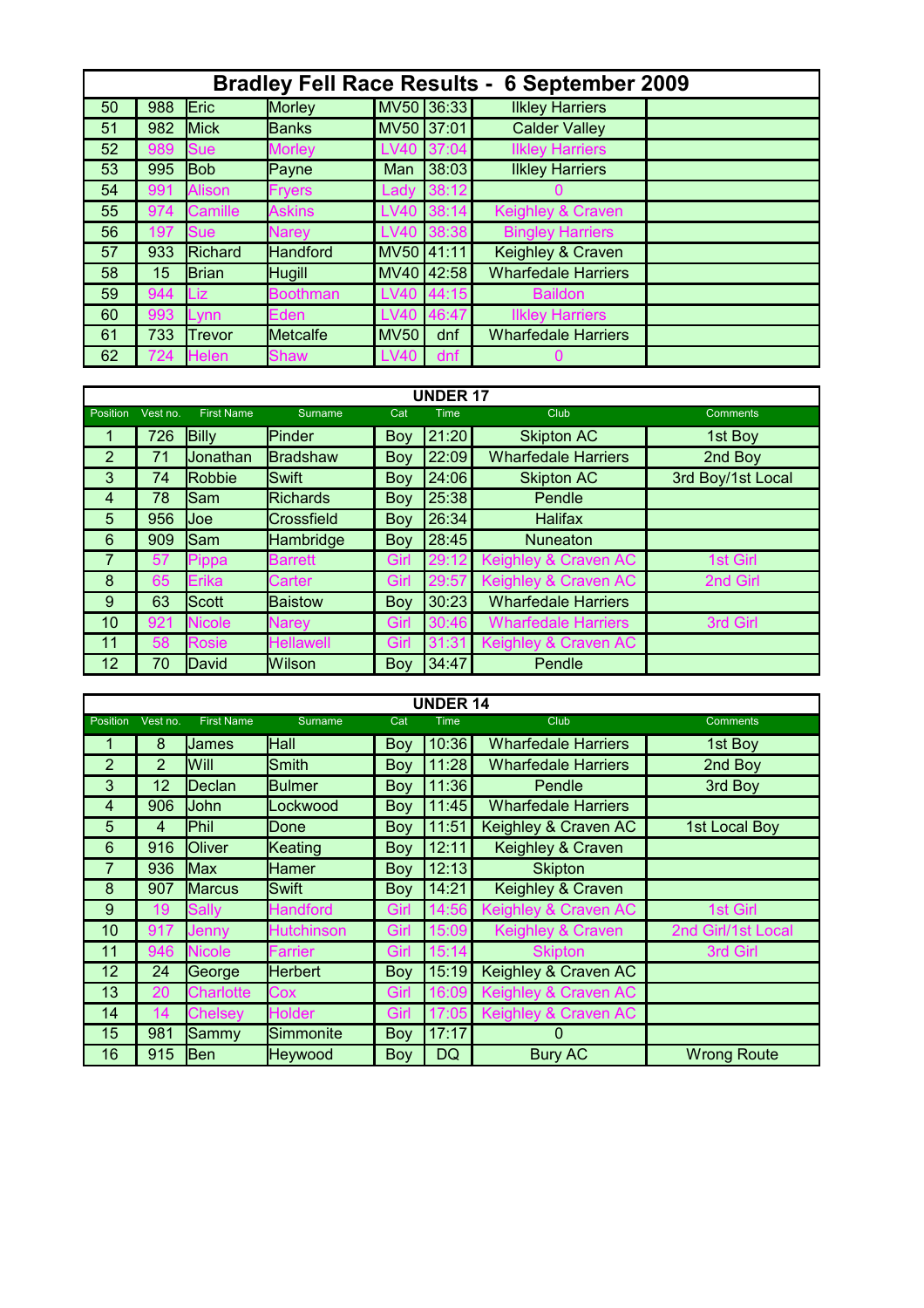| <b>Bradley Fell Race Results - 6 September 2009</b> |          |                   |                   |            |             |                            |                       |  |  |
|-----------------------------------------------------|----------|-------------------|-------------------|------------|-------------|----------------------------|-----------------------|--|--|
| <b>UNDER 12</b>                                     |          |                   |                   |            |             |                            |                       |  |  |
| Position                                            | Vest no. | <b>First Name</b> | <b>Surname</b>    | Cat        | <b>Time</b> | Club                       | <b>Comments</b>       |  |  |
| 1                                                   | 910      | <b>Alistair</b>   | <b>Harvey</b>     | <b>Boy</b> | 06:49       | $\mathbf{0}$               | 1st Boy               |  |  |
| $\overline{2}$                                      | 79       | <b>Charles</b>    | <b>Smith</b>      | Boy        | 06:51       | <b>Wharfedale Harriers</b> | 2nd Boy               |  |  |
| 3                                                   | 959      | Luke              | <b>Baldwin</b>    | Boy        | 07:05       | 0                          | 3rd Boy               |  |  |
| $\overline{\mathbf{4}}$                             | 65       | Ellamae           | Gibson            | Girl       | 20<br>07    | <b>Wharfedale Harriers</b> | 1st Girl              |  |  |
| 5                                                   | 918      | William           | Routledge         | <b>Boy</b> | 07:23       | Keighley & Craven          | 1st Local Boy         |  |  |
| $6\phantom{1}6$                                     | 961      | <b>Herbie</b>     | <b>Davies</b>     | Boy        | 07:31       | <b>Wharfedale Harriers</b> |                       |  |  |
| $\overline{7}$                                      | 953      | <b>Sarah</b>      | Pickering         | Girl       | 07<br>:39   | <b>Ilkley Harriers</b>     | 2nd Girl              |  |  |
| 8                                                   | 76       | Josh              | <b>Swift</b>      | Boy        | 07:41       | U/A                        |                       |  |  |
| $9$                                                 | 950      | James             | Pickering         | <b>Boy</b> | 07:43       | <b>Ilkley Harriers</b>     |                       |  |  |
| 10                                                  | 72       | Michael           | Sherratt          | <b>Boy</b> | 07:46       | Pendle                     |                       |  |  |
| 11                                                  | 920      | George            | Muir              | <b>Boy</b> | 07:52       | <b>Wharfedale Harriers</b> |                       |  |  |
| 12                                                  | 63       | Holly             | Carter            | Girl       | 08:08       | Keighley & Craven AC       | 3rd girl              |  |  |
| 13                                                  | 903      | <b>Jack</b>       | McLarnon          | <b>Boy</b> | 08:10       | $\Omega$                   |                       |  |  |
| 14                                                  | 911      | Simon             | Rohatynskyj       | Boy        | 08:18       | <b>Wharfedale Harriers</b> |                       |  |  |
| 15                                                  | 942      | <b>Madeleine</b>  | Fern              | Girl       | 08:20       | <b>Ilkley Harriers</b>     |                       |  |  |
| 16                                                  | 69       | <b>Hannah</b>     | Thom              | Girl       | 08:25       | Keighley & Craven AC       |                       |  |  |
| 17                                                  | 59       | Cameron           | Hardie            | <b>Boy</b> | 08:35       | Keighley & Craven AC       |                       |  |  |
| 18                                                  | 925      | Jamie             | Ridehalgh         | <b>Boy</b> | 08:37       | $\Omega$                   |                       |  |  |
| 19                                                  | 970      | Emily             | Cox               | Girl       | 08:42       | Keighley & Craven          |                       |  |  |
| 20                                                  | 908      | Jessica           | Sanchez           | Girl       | 08:45       | <b>Wharfedale Harriers</b> |                       |  |  |
| 21                                                  | 901      | Matt              | Daggett           | Boy        | 09:08       | $\Omega$                   |                       |  |  |
| $\overline{22}$                                     | 68       | Zoe               | <b>Baistow</b>    | Girl       | 09          | <b>Wharfedale Harriers</b> |                       |  |  |
| 23                                                  | 82       | Sam               | Wilkinson         | Boy        | 09:16       | Keighley & Craven AC       |                       |  |  |
| $\overline{24}$                                     | 969      | Kiera             | Ziebol            | Girl       | 09:19       | <b>Bradley Brownies</b>    | <b>1st Local Girl</b> |  |  |
| 25                                                  | 957      | Holly             | <b>Crossfield</b> | Girl       | 09:21       | <b>Halifax Harriers</b>    |                       |  |  |
| 26                                                  | 934      | Katie             | <b>Handford</b>   | Girl       | 09:49       | Keighley & Craven          |                       |  |  |
| 27                                                  | 919      | Joseph            | Routledge         | <b>Boy</b> | 09:57       | Keighley & Craven          |                       |  |  |
| 28                                                  | 943      | Anna              | <b>Morris</b>     | Girl       | 10:06       | Keighley & Craven          |                       |  |  |
| 29                                                  | 971      | Lucy              | <b>Hutchinson</b> | Girl       | 10:09       | <b>Bradley Brownies</b>    |                       |  |  |
| 30                                                  | 58       | <b>Molly</b>      | <b>Holder</b>     | Girl       | 12:17       | Keighley & Craven AC       |                       |  |  |
| 31                                                  | 902      | Harry             | McGowan           | Boy        | 12:40       | $\mathbf 0$                |                       |  |  |
| 32                                                  | 941      | <b>Tyler</b>      | Campbell          | <b>Boy</b> | 13:16       | $\overline{0}$             |                       |  |  |
| 33                                                  | 975      | Imogen            | <b>Benson</b>     | Girl       | 14:31       | <b>Bradley Brownies</b>    |                       |  |  |
| $\overline{34}$                                     | 968      | <b>Katie</b>      | Reader            | Girl       | 14:32       | <b>Bradley Brownies</b>    |                       |  |  |